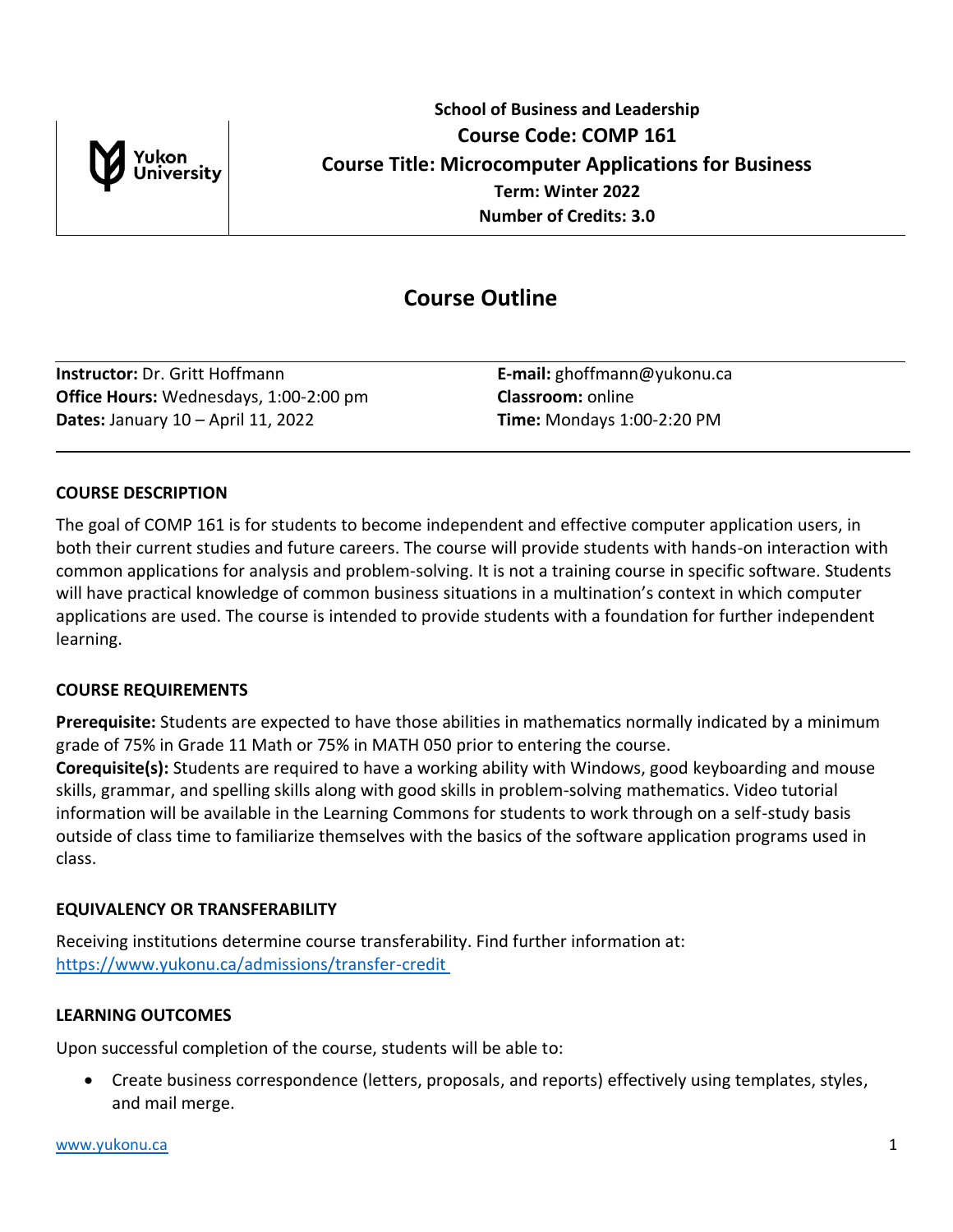- Create appropriate charts to properly represent the analysis of business data.
- Apply the elements of a good business presentation using appropriate computer applications.
- Create a basic web page for a business using generally accepted web design guidelines.
- Demonstrate the ability to work in a team environment sharing individual knowledge of computer applications.

### **COURSE FORMAT**

| Date        | <b>Topic</b>                   |  |
|-------------|--------------------------------|--|
| January 10  | Course Intro / Word Processing |  |
| January 17  | <b>Word Processing</b>         |  |
| January 24  | <b>Word Processing</b>         |  |
| January 31  | <b>Word Processing</b>         |  |
| February 7  | <b>Web Design</b>              |  |
| February 14 | Web Design                     |  |
| February 21 | Reading Week - No Class        |  |
| February 28 | Spreadsheets                   |  |
| March 7     | Spreadsheets                   |  |
| March 14    | Spreadsheets                   |  |
| March 21    | Spreadsheets                   |  |
| March 28    | Spreadsheets / Presentations   |  |
| April 4     | Presentations                  |  |
| April 11    | Presentations                  |  |

### **Weekly breakdown of instructional hours**

### **ASSESSMENTS**

### **Attendance & Participation**

Students are expected to attend regularly, complete all assignments, come to class ready and prepared to learn, and participate actively in class activities.

# **Assignments**

There will be four assignments based on material learned.

A minimum of 50% is required to pass this course.

# **Late assignments will lose 10% per day penalty for each of the first three days. The due date is considered Day 1. No assignment will be marked after the three-day penalty period.**

# **Delivery format**

This course will be a total of 45 hours. This course will be delivered in a blended format. It is important to note that the time required will vary by individual. Classes will include weekly synchronous lectures, as well as asynchronous online learning on Moodle.

#### [www.yukonu.ca](https://www.yukonu.ca/) 2